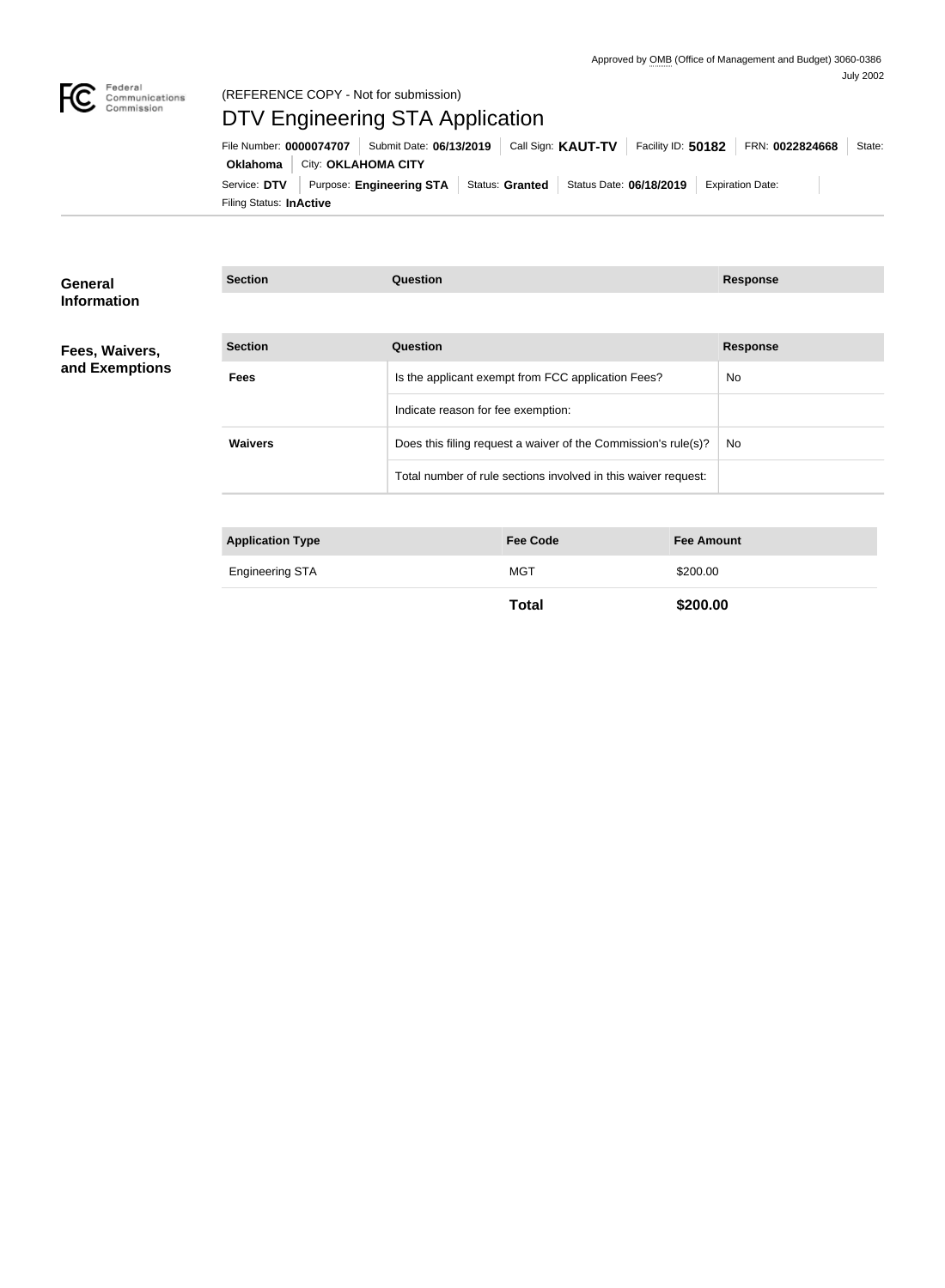### **Applicant Name, Type, and Contact Information**

| <b>Applicant</b>                                                                                                                                              | <b>Address</b>                                                                                           | <b>Phone</b>          | Email                          | <b>Applicant</b><br><b>Type</b> |
|---------------------------------------------------------------------------------------------------------------------------------------------------------------|----------------------------------------------------------------------------------------------------------|-----------------------|--------------------------------|---------------------------------|
| <b>TRIBUNE BROADCASTING OKLAHOMA CITY</b><br><b>LICENSE, LLC</b><br><b>Applicant</b><br>Doing Business As: TRIBUNE BROADCASTING<br>OKLAHOMA CITY LICENSE, LLC | Nick Thompson<br><b>444 EAST</b><br><b>BRITTON ROAD</b><br>OKLAHOMA, OK<br>73114<br><b>United States</b> | $+1(405)$<br>478-6290 | nick.<br>thompson@kfor.<br>com | Other                           |

#### **Authorization Holder Name**

 $\Box$  Check box if the Authorization Holder name is being updated because of the sale (or transfer of control) of the Authorization(s) to another party and for which proper Commission approval has not been received or proper notification provided.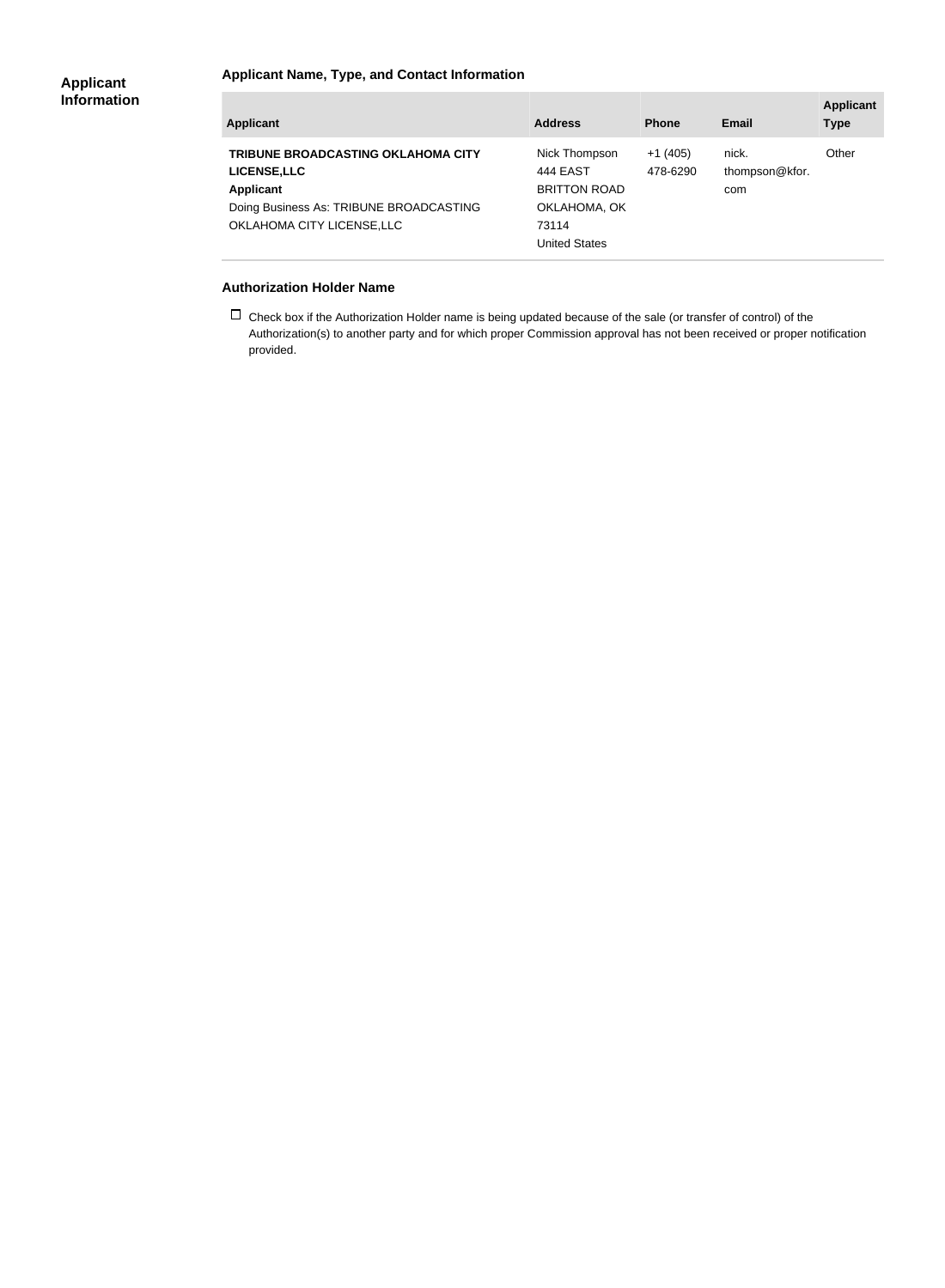| Contact                |
|------------------------|
| <b>Representatives</b> |
| (3)                    |

| <b>Contact Name</b>                                                                        | <b>Address</b>                                                                                                          | <b>Phone</b>          | Email                         | <b>Contact Type</b>         |
|--------------------------------------------------------------------------------------------|-------------------------------------------------------------------------------------------------------------------------|-----------------------|-------------------------------|-----------------------------|
| Louis R duTreil, Jr.<br><b>Technical Consultant</b><br>duTreil Lundin & Rackley Inc        | 3135 Southgate<br>Circle<br>Sarasota, FL<br>34239<br><b>United States</b>                                               | $+1(941)$<br>329-6004 | bobjr@DLR.com                 | Technical<br>Consultant     |
| <b>Jason Roberts Roberts</b><br>Tribune Media Company                                      | <b>Jason Roberts</b><br>303 E. Wacker<br><b>Drive</b><br><b>Suite 1700</b><br>Chicago, IL 60601<br><b>United States</b> | $+1(312)$<br>222-3894 | jroberts@tribunemedia.<br>com | Legal<br>Representative     |
| <b>Nick Thompson Thompson</b><br>TRIBUNE BROADCASTING OKLAHOMA<br><b>CITY LICENSE, LLC</b> | Nick Thompson<br><b>444 EAST</b><br><b>BRITTON ROAD</b><br>OKLAHOMA, OK<br>73114<br><b>United States</b>                | $+1(405)$<br>478-6290 | nick.thompson@kfor.<br>com    | Technical<br>Representative |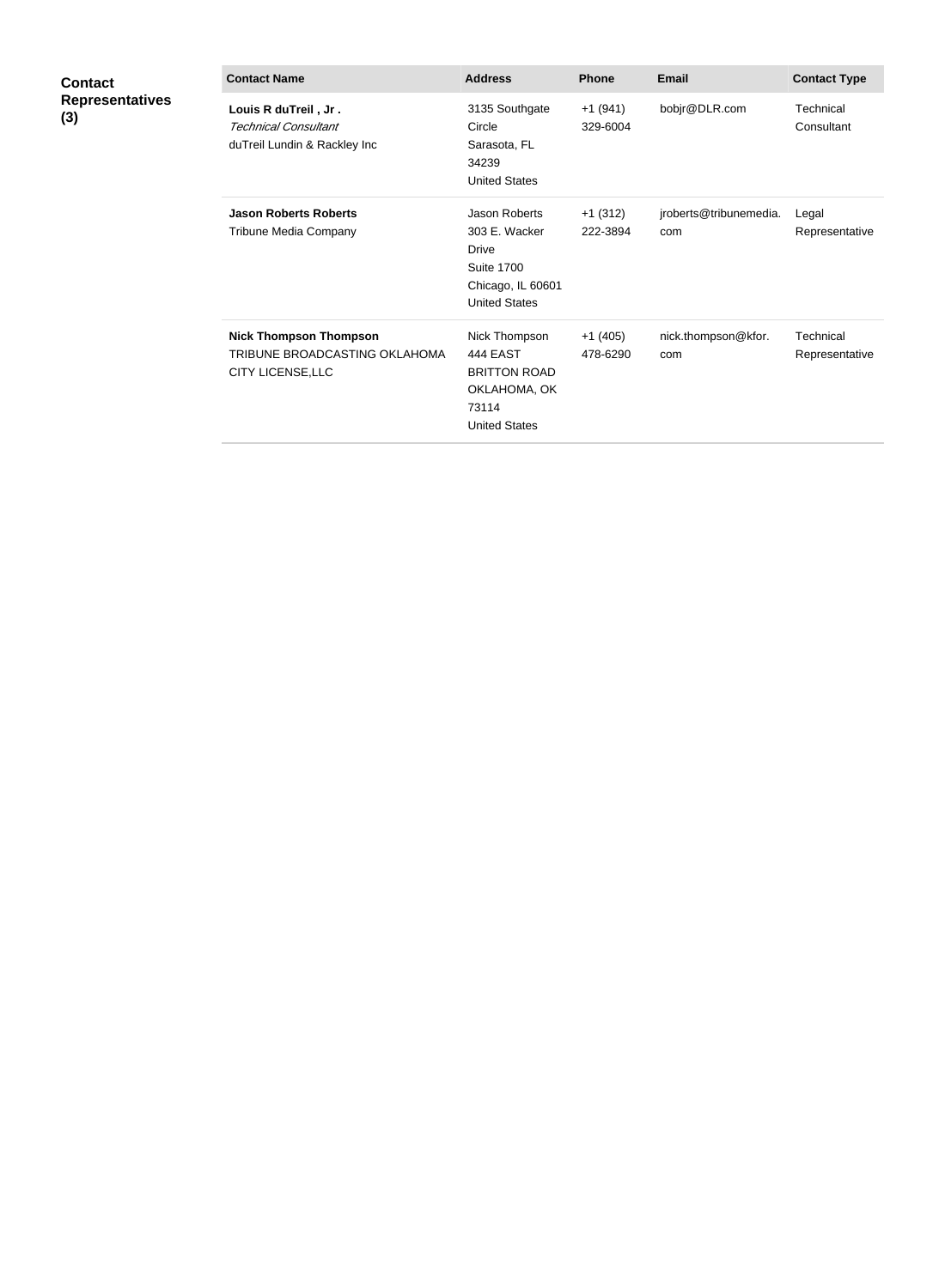| <b>Channel and</b><br><b>Facility</b><br><b>Information</b> | <b>Section</b>                          | <b>Response</b>        |                      |
|-------------------------------------------------------------|-----------------------------------------|------------------------|----------------------|
|                                                             | <b>Proposed Community of</b><br>License | <b>Facility ID</b>     | 50182                |
|                                                             |                                         | <b>State</b>           | Oklahoma             |
|                                                             |                                         | City                   | <b>OKLAHOMA CITY</b> |
|                                                             |                                         | DTV Channel            | 19                   |
|                                                             |                                         | Designated Market Area | Oklahoma City        |
|                                                             | <b>Facility Type</b>                    | <b>Facility Type</b>   | Commercial           |
|                                                             |                                         | <b>Station Type</b>    | Main                 |
|                                                             | Zone                                    | Zone                   | $\overline{2}$       |

## **Primary station proposed to be rebroadcast:**

**Facility Id Call Sign City State**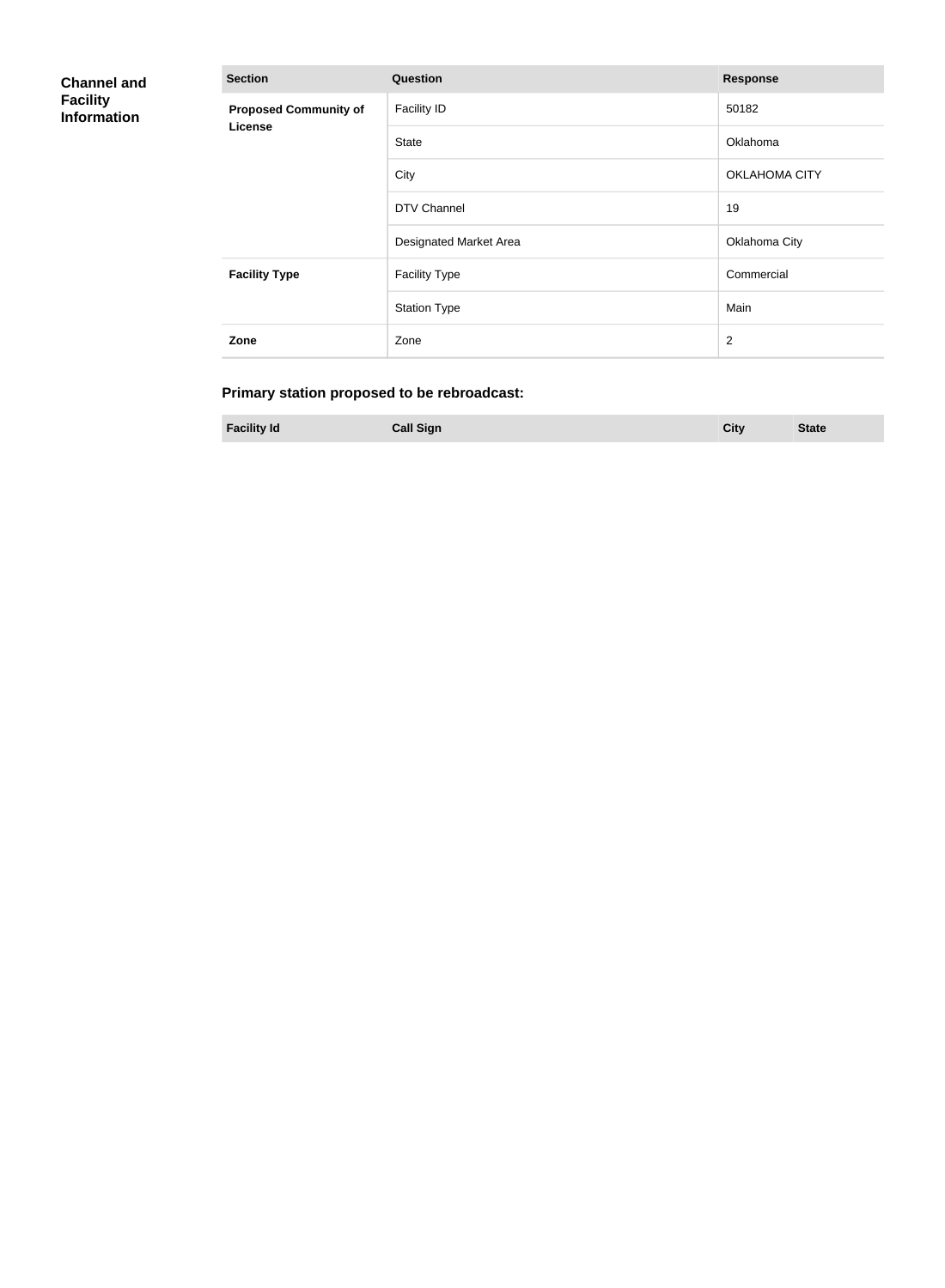| <b>Antenna Location</b><br><b>Data</b> | <b>Section</b>                                  | <b>Question</b>                                                    | <b>Response</b>                                                            |
|----------------------------------------|-------------------------------------------------|--------------------------------------------------------------------|----------------------------------------------------------------------------|
|                                        | <b>Antenna Structure</b><br><b>Registration</b> | Do you have an FCC Antenna Structure Registration (ASR)<br>Number? | Yes                                                                        |
|                                        |                                                 | <b>ASR Number</b>                                                  | 1253490                                                                    |
|                                        | <b>Coordinates (NAD83)</b>                      | Latitude                                                           | 35° 33' 36.9" N+                                                           |
|                                        |                                                 | Longitude                                                          | 097° 29' 07.6" W-                                                          |
|                                        |                                                 | Structure Type                                                     | <b>GTOWER-Guyed Structure</b><br><b>Used for Communication</b><br>Purposes |
|                                        |                                                 | <b>Overall Structure Height</b>                                    | 489.0 meters                                                               |
|                                        |                                                 | <b>Support Structure Height</b>                                    | 489.0 meters                                                               |
|                                        |                                                 | <b>Ground Elevation (AMSL)</b>                                     | 349.0 meters                                                               |
|                                        | <b>Antenna Data</b>                             | Height of Radiation Center Above Ground Level                      | 470 meters                                                                 |
|                                        |                                                 | Height of Radiation Center Above Average Terrain                   | 465 meters                                                                 |
|                                        |                                                 | Height of Radiation Center Above Mean Sea Level                    | 819.0 meters                                                               |
|                                        |                                                 | <b>Effective Radiated Power</b>                                    | 60 kW                                                                      |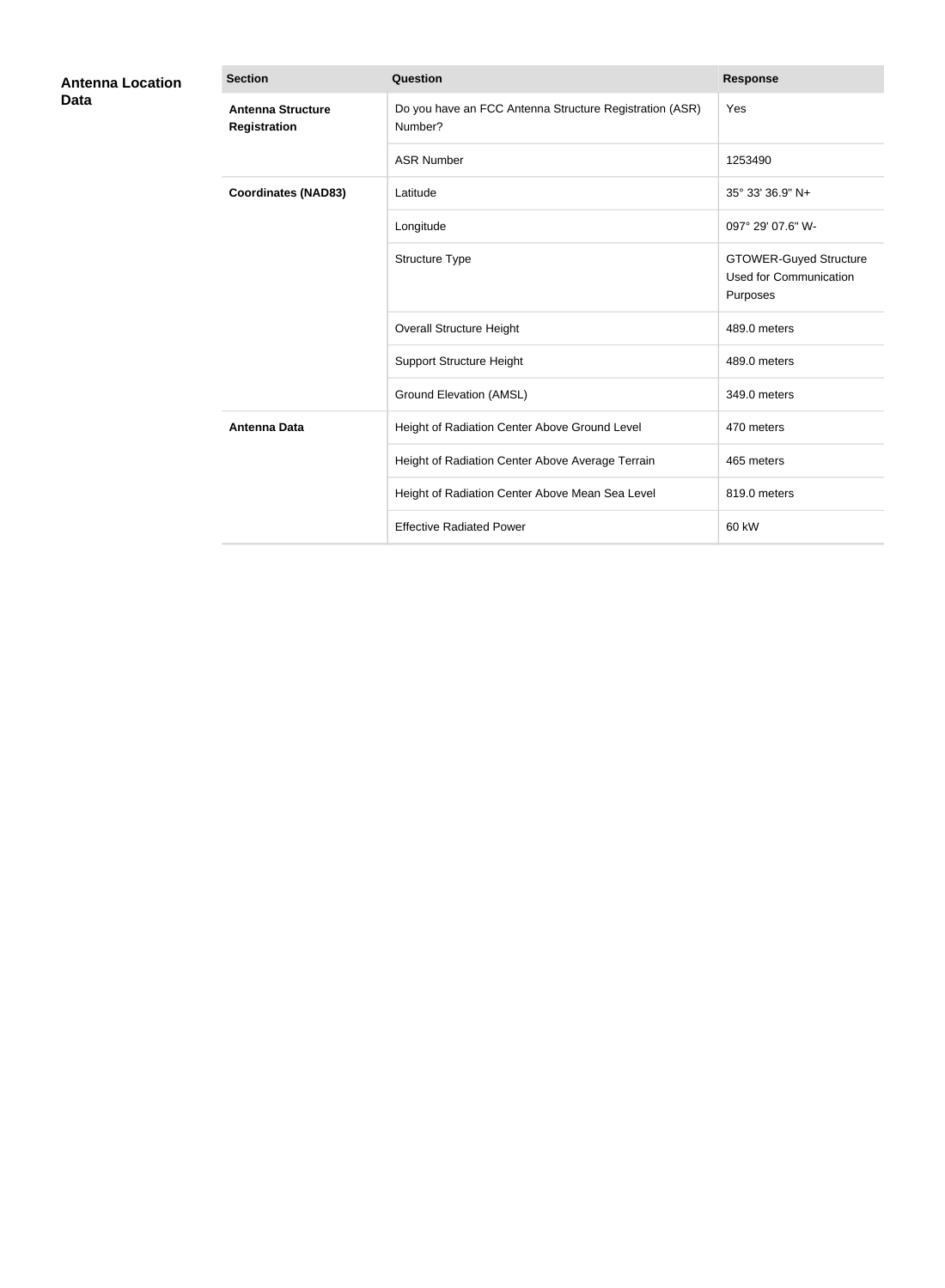| Antenna<br><b>Technical Data</b> | <b>Section</b>                                  | Question                                                                                                                                            | <b>Response</b> |
|----------------------------------|-------------------------------------------------|-----------------------------------------------------------------------------------------------------------------------------------------------------|-----------------|
|                                  | <b>Antenna Type</b>                             | Antenna Type                                                                                                                                        | Non-Directional |
|                                  |                                                 | Do you have an Antenna ID?                                                                                                                          |                 |
|                                  |                                                 | Antenna ID                                                                                                                                          | 1005123         |
|                                  | <b>Antenna Manufacturer and</b><br><b>Model</b> | Manufacturer:                                                                                                                                       | <b>RFS</b>      |
|                                  |                                                 | Model                                                                                                                                               | PEPL65D         |
|                                  |                                                 | Rotation                                                                                                                                            |                 |
|                                  |                                                 | <b>Electrical Beam Tilt</b>                                                                                                                         | 0.75            |
|                                  |                                                 | <b>Mechanical Beam Tilt</b>                                                                                                                         | Not Applicable  |
|                                  |                                                 | toward azimuth                                                                                                                                      |                 |
|                                  |                                                 | Polarization                                                                                                                                        | Elliptical      |
|                                  | <b>DTV and DTS: Elevation</b><br><b>Pattern</b> | Does the proposed antenna propose elevation radiation<br>patterns that vary with azimuth for reasons other than the<br>use of mechanical beam tilt? | <b>No</b>       |
|                                  |                                                 | Uploaded file for elevation antenna (or radiation) pattern<br>data                                                                                  |                 |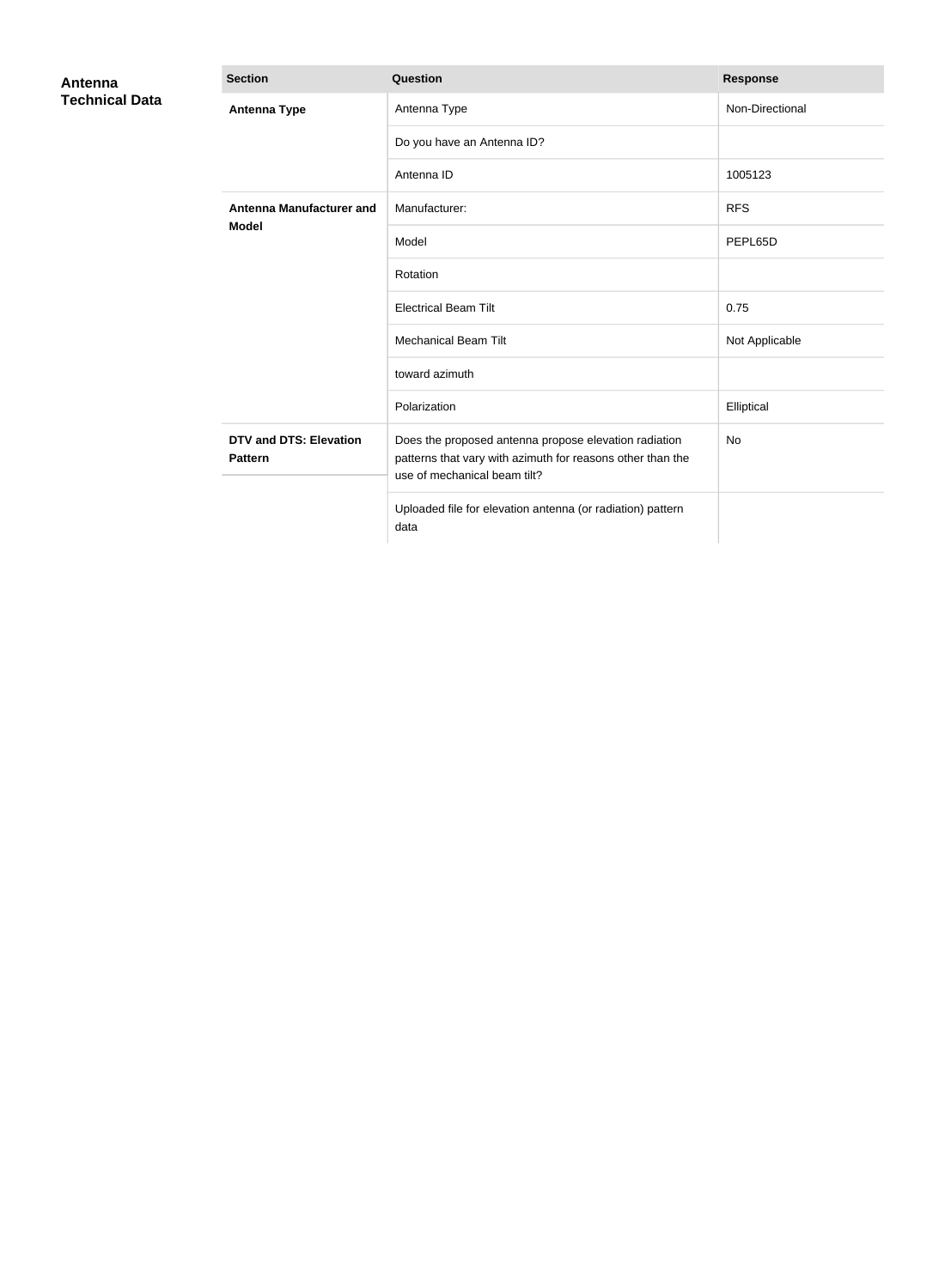| <b>Certification</b> | <b>Section</b>                                    | Question                                                                                                                                                                                                                                                                                                                                                                                                                                                                                                                                                                                                                                                                                                                                                                                                                                                  | <b>Response</b>                                                   |
|----------------------|---------------------------------------------------|-----------------------------------------------------------------------------------------------------------------------------------------------------------------------------------------------------------------------------------------------------------------------------------------------------------------------------------------------------------------------------------------------------------------------------------------------------------------------------------------------------------------------------------------------------------------------------------------------------------------------------------------------------------------------------------------------------------------------------------------------------------------------------------------------------------------------------------------------------------|-------------------------------------------------------------------|
|                      | <b>General Certification</b><br><b>Statements</b> | The Applicant waives any claim to the use of any particular<br>frequency or of the electromagnetic spectrum as against the<br>regulatory power of the United States because of the<br>previous use of the same, whether by authorization or<br>otherwise, and requests an Authorization in accordance with<br>this application (See Section 304 of the Communications Act<br>of 1934, as amended.).                                                                                                                                                                                                                                                                                                                                                                                                                                                       |                                                                   |
|                      |                                                   | The Applicant certifies that neither the Applicant nor any<br>other party to the application is subject to a denial of Federal<br>benefits pursuant to §5301 of the Anti-Drug Abuse Act of<br>1988, 21 U.S.C. §862, because of a conviction for<br>possession or distribution of a controlled substance. This<br>certification does not apply to applications filed in services<br>exempted under §1.2002(c) of the rules, 47 CFR. See §1.<br>2002(b) of the rules, 47 CFR §1.2002(b), for the definition of<br>"party to the application" as used in this certification §1.2002<br>(c). The Applicant certifies that all statements made in this<br>application and in the exhibits, attachments, or documents<br>incorporated by reference are material, are part of this<br>application, and are true, complete, correct, and made in<br>good faith.   |                                                                   |
|                      | <b>Authorized Party to Sign</b>                   | <b>FAILURE TO SIGN THIS APPLICATION MAY RESULT IN</b><br>DISMISSAL OF THE APPLICATION AND FORFEITURE<br>OF ANY FEES PAID<br>Upon grant of this application, the Authorization Holder may<br>be subject to certain construction or coverage requirements.<br>Failure to meet the construction or coverage requirements<br>will result in automatic cancellation of the Authorization.<br>Consult appropriate FCC regulations to determine the<br>construction or coverage requirements that apply to the type<br>of Authorization requested in this application.<br>WILLFUL FALSE STATEMENTS MADE ON THIS FORM<br>OR ANY ATTACHMENTS ARE PUNISHABLE BY FINE AND<br>/OR IMPRISONMENT (U.S. Code, Title 18, §1001) AND/OR<br>REVOCATION OF ANY STATION AUTHORIZATION (U.S.<br>Code, Title 47, §312(a)(1)), AND/OR FORFEITURE (U.S.<br>Code, Title 47, §503). |                                                                   |
|                      |                                                   | I certify that this application includes all required and<br>relevant attachments.                                                                                                                                                                                                                                                                                                                                                                                                                                                                                                                                                                                                                                                                                                                                                                        | Yes                                                               |
|                      |                                                   | I declare, under penalty of perjury, that I am an authorized<br>representative of the above-named applicant for the<br>Authorization(s) specified above.                                                                                                                                                                                                                                                                                                                                                                                                                                                                                                                                                                                                                                                                                                  | <b>Wes Milbourn Milbourn</b><br>Vice President/General<br>Manager |
|                      |                                                   |                                                                                                                                                                                                                                                                                                                                                                                                                                                                                                                                                                                                                                                                                                                                                                                                                                                           | 06/13/2019                                                        |